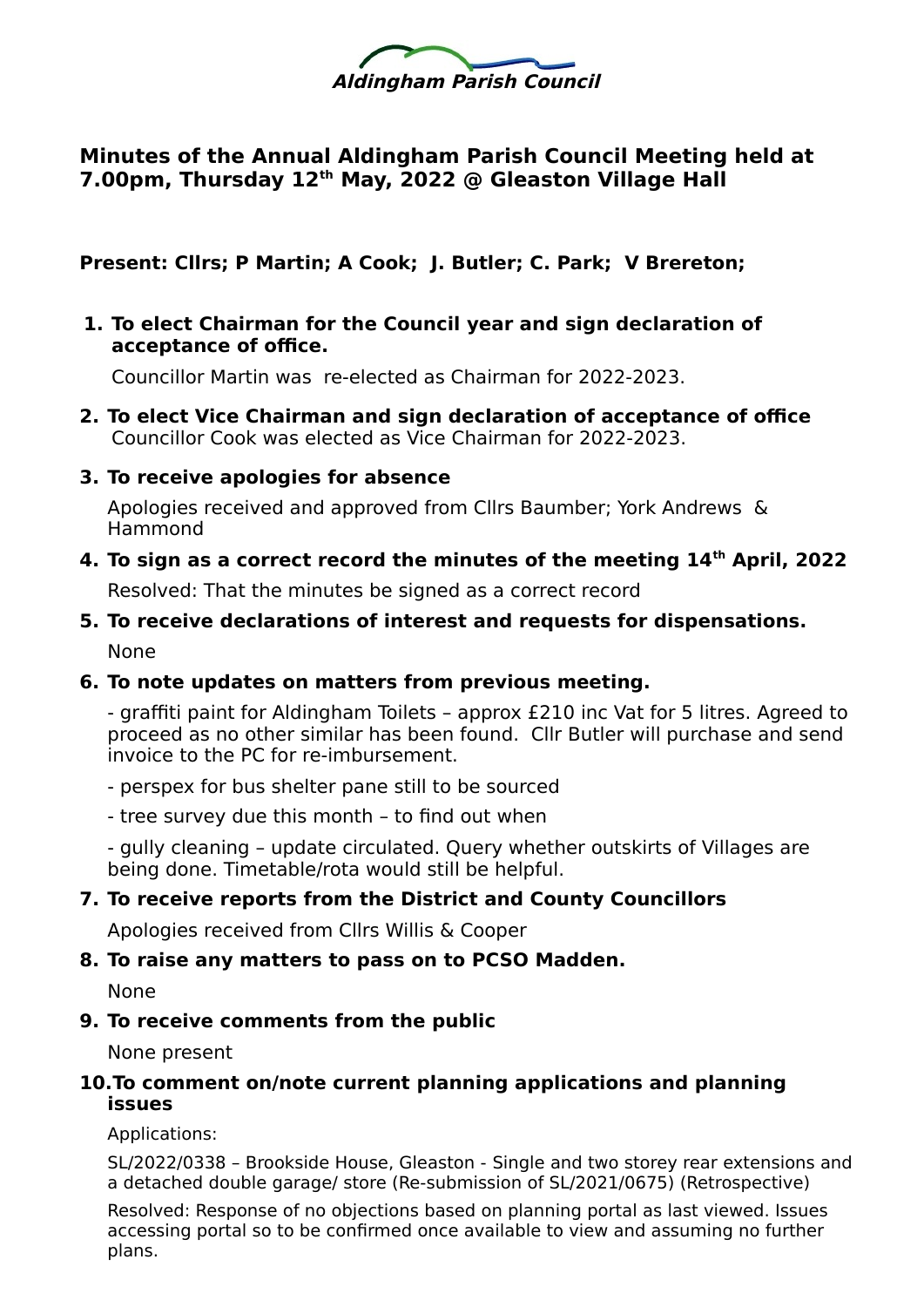Notifications:

SL/2021/0889 – Seashell Cottage, Goadsbarrow - Detached building for dog daycare – permitted.

# **11. To receive updates on kiteflying and agree any further actions**

No updates

### **12. To receive updates on Coast Road/Highways issues & agree any actions**

Flooding work at Aldingham under way.

Road resurfaced between Aldingham & Whitehall

## **13.To receive updates on Leece Tarnside**

Land Registration documents now completed and being submitted.

# **14.To discuss replacement mower required @ Baycliff**

New mower required – approx £3.300 inc vat - request from BCA for the PC to purchase and use their remaining playground grant monies plus donation towards this.

Resolved: To approve.

# **15.To receive Correspondence and agree any actions**

- play inspection reports received and circulated

- complaint received from resident relating to perceived PC non action pertaining to the Coast Rd festival – response sent by the Clerk. Further email received regarding various aspects. Resolved: Clerk to send response

# **16.To identify any Parish Steward jobs**

Bus shelter strimming at Newbiggin & annual jobs/gravel path @ Baycliff/Dendron war memorial cleaning.

The weed killing has been done at Leece Car Park.

# **17.To discuss Parish Council stance on any future onshore wind farms.**

 Cllr Brereton presented a report regarding Govt future plans for onshore wind turbines and that a small part of Aldingham Parish could fall into the suitable areas. There was much opposition to historic planning applications for similar. Resolved: To write to Simon Fell – MP to outline previous concerns in area and to request to be directed to more information.

### **18.To note Council insurance increase and approve addition to policy to cover Clerk absence.**

Extra premium to cover eventuality of Clerk absence - £22 per annum – accepted. Total premium for 2022/2023 - £1121.11

## **19.To approve annual payments as per the 2022/2023 budget/schedule**

Resolved: To approve

The Clerk advised that a new printer is required. Approved.